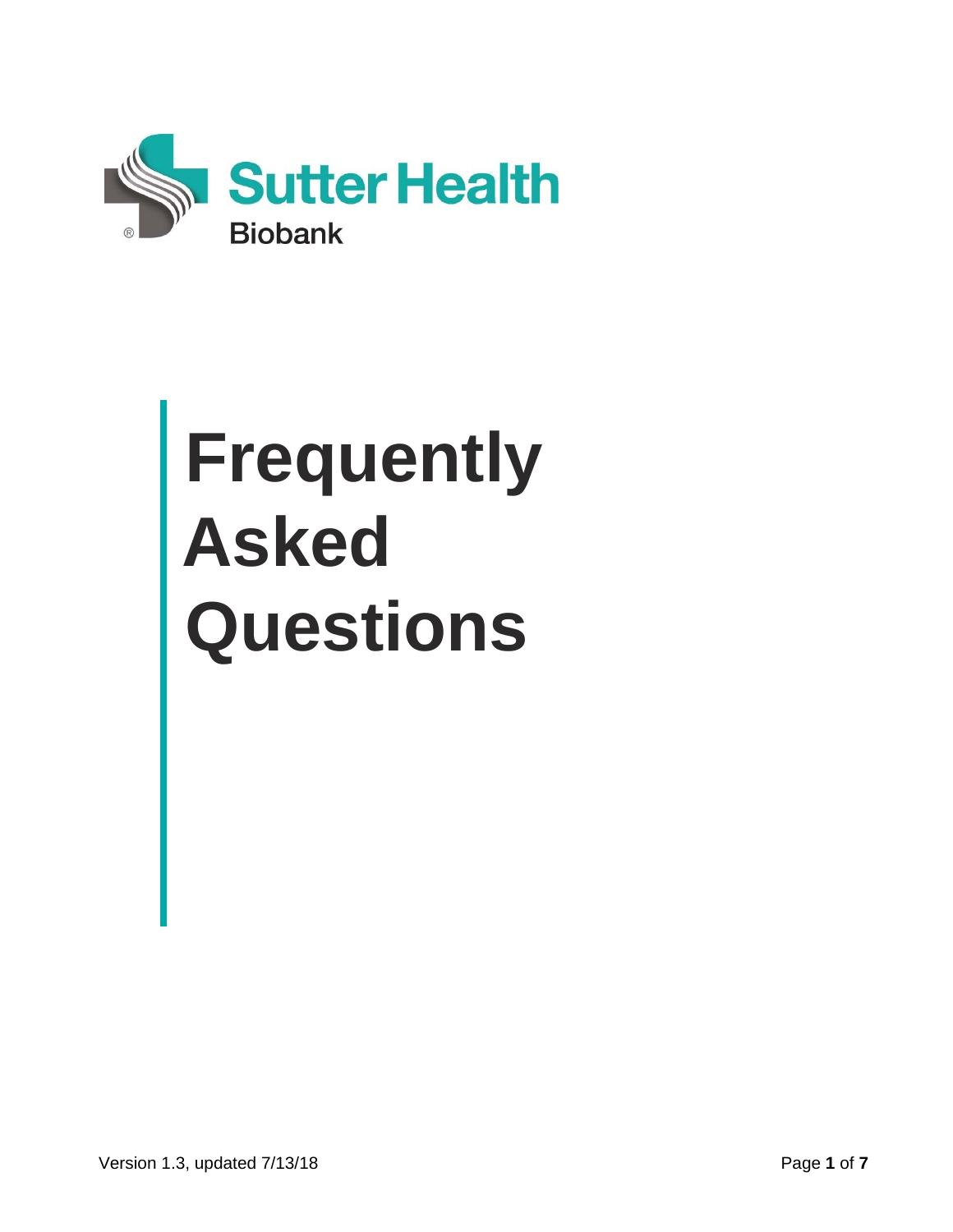# **Frequently Asked Questions**

# **Introduction**

Sutter Health has made a strategic commitment to Precision Medicine – a medical care model that seeks to integrate an individual's genetic, metabolic, and environmental information to improve and personalize disease prediction, prevention, and treatment. An essential part of this commitment is the expansion of our capabilities in support of Precision Medicine research focused on the role of genomics, metabolic, and proteomics on health and treatment. The key to a Precision Medicine research capability is the availability of biological samples for use in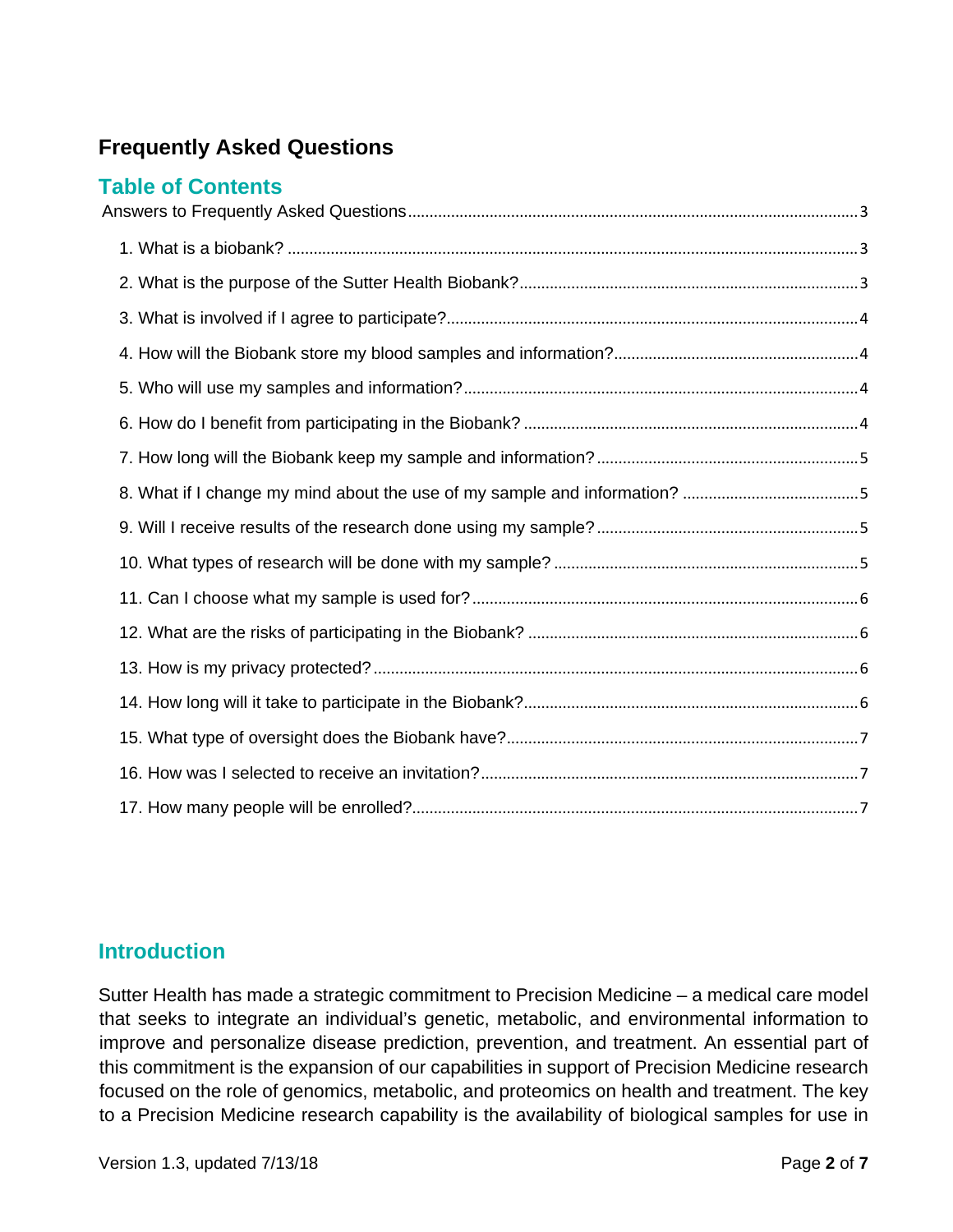research. As the cornerstone to this endeavor, Sutter Health is implementing a system-wide serum and DNA biobank.

The Sutter Health Biobank will involve obtaining serial serum and DNA samples and selfreported questionnaire data from approximately 100,000 patients from across the system. Serial samples can be used to evaluate changes in DNA (i.e., base pairs, methylation, etc.), DNA expression, and other biological mediators of health or disease. These biological samples, linked to patient-reported and health history data, will be used to support future research investigations in precision medicine.

#### <span id="page-2-0"></span>**Answers to Frequently Asked Questions**

#### <span id="page-2-1"></span>**1. What is a biobank?**

A biobank is a collection of biological material with corresponding health information that can be used for research purposes. The Sutter Health Biobank stores human blood from a large number of Sutter Health patients for medical research. This blood is stored in freezers at -80°C as frozen samples of whole blood and blood components called plasma and serum.

#### <span id="page-2-2"></span>**2. What is the purpose of the Sutter Health Biobank?**

Blood contains genetic and other important information about our health. The purpose of the Biobank is to collect and store blood samples from patients so that it can be combined with health information from their medical records. This will help researchers perform studies in the future to better understand what allows people to live longer and stay healthy as they age. For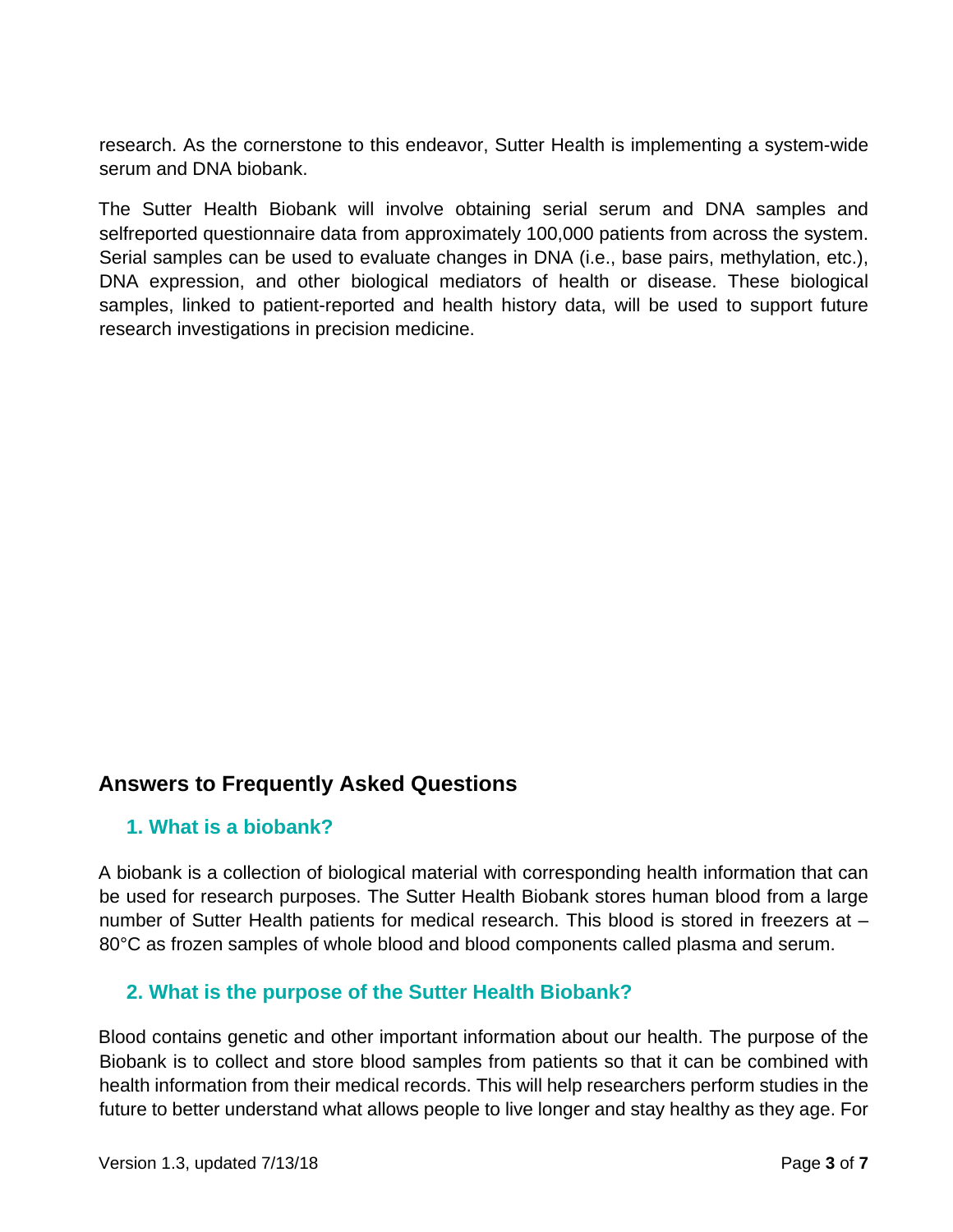example, genes and other factors, such as smoking or body mass index, can influence how healthy a person is as they age.

# <span id="page-3-0"></span>**3. What is involved if I agree to participate?**

We will ask you to complete a short questionnaire online. It asks about your general health, your lifestyle, and activity level. You can select a "prefer not to answer" response to any of the questions. The questionnaire takes about 5 minutes to complete online.

We will get some health information from your medical record. Examples of these include test results, medical procedures, images (such as X-rays), and medicines you take. We are also asking your permission to collect mental health information from your medical record. We will use your medical record from time to time to update this information.

We will collect a blood sample from you at an upcoming Sutter Health laboratory visit, at the same time you are having blood collected as part of your routine clinical care. There is no need to come in separately for the Biobank blood collection.

# <span id="page-3-1"></span>**4. How will the Biobank store my blood samples and information?**

The Biobank assigns a code to your information and blood samples. Your name, medical record number, date of birth, or other information that easily identifies you will not be stored with your samples or health information. Researchers who want to perform future research must apply for permission to access samples and health information, and we will not share information that directly identifies you with them. Your blood sample will be securely stored in freezers maintained by an external party with whom we work. Your health information will be stored in a Sutter Health research database.

#### <span id="page-3-2"></span>**5. Who will use my samples and information?**

Blood samples and health information may be used by Sutter Health researchers, or by medical research organizations such as universities and drug companies or technology companies that develop health-related products. Researchers and medical research organizations who want to perform future research must apply for permission to access blood samples and health information.

#### <span id="page-3-3"></span>**6. How do I benefit from participating in the Biobank?**

Although you will not get a direct benefit from taking part, you may want to participate to help researchers make discoveries that might help people in the future. It can take many years to confirm and develop scientific methods, technologies and tests. Samples need to be analyzed from a large number of people before any conclusions can be made. You will not receive any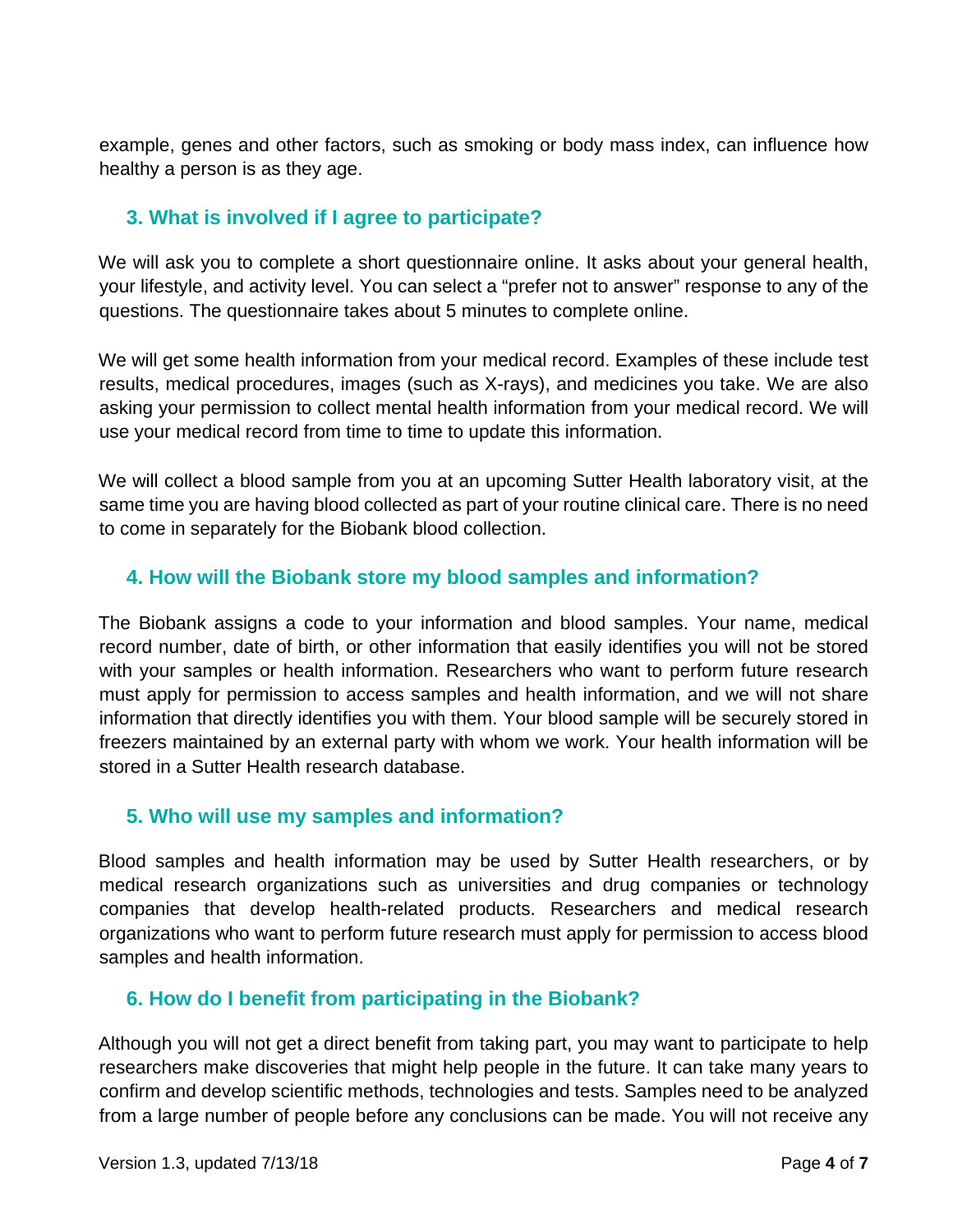financial benefits for taking part in the Biobank, but there are no costs to you or to your insurance.

#### <span id="page-4-0"></span>**7. How long will the Biobank keep my sample and information?**

We will store your blood sample and information indefinitely. However, you can revoke your permission at any time.

# <span id="page-4-1"></span>**8. What if I change my mind about the use of my sample and information?**

You can withdraw your permission for the Biobank to use your blood sample or information at any time. If you do, we will ask that you let us know in writing what you would like us to do with your blood and medical information. It will not be possible to withdraw any samples or information that have already been given to researchers. Also, we may need to keep some information to maintain the integrity of the study. If you decide to withdraw from the Biobank, it will not affect your medical care or eligibility for benefits.

Sutter Health Biobank **Phone: (855) 771-7499** Walnut Creek, CA 94596

2121 N. California Blvd, Suite 310 Email: BiobankAdmin@sutterhealth.org

#### <span id="page-4-2"></span>**9. Will I receive results of the research done using my sample?**

You will not get individual results from the research done using your sample, and your provider will not receive your results. Results will not be added to your electronic health record, but we will place a copy of your signed consent document there. You will not be informed of the specific research studies that use your blood sample and health information. However, you can get general news about the kinds of studies being done at the Biobank website.

Visit [http://sutterhealth.org/research/biobank](http://sutterhealth.org/about/research/biobank) to learn more.

#### <span id="page-4-3"></span>**10. What types of research will be done with my sample?**

Many types of research may be done with your sample and health information. Some studies do genetic research to look at your DNA and genes. DNA and genes are the components of your blood that contain genetic information. Other types of research may look at proteins and other components of your blood.

Your sample may also be used as a healthy control in research to determine the differences in why some people develop health conditions while others do not.

Many other types of research may be possible in the future, and we cannot predict all of the research questions that will be important. As researchers learn more and make new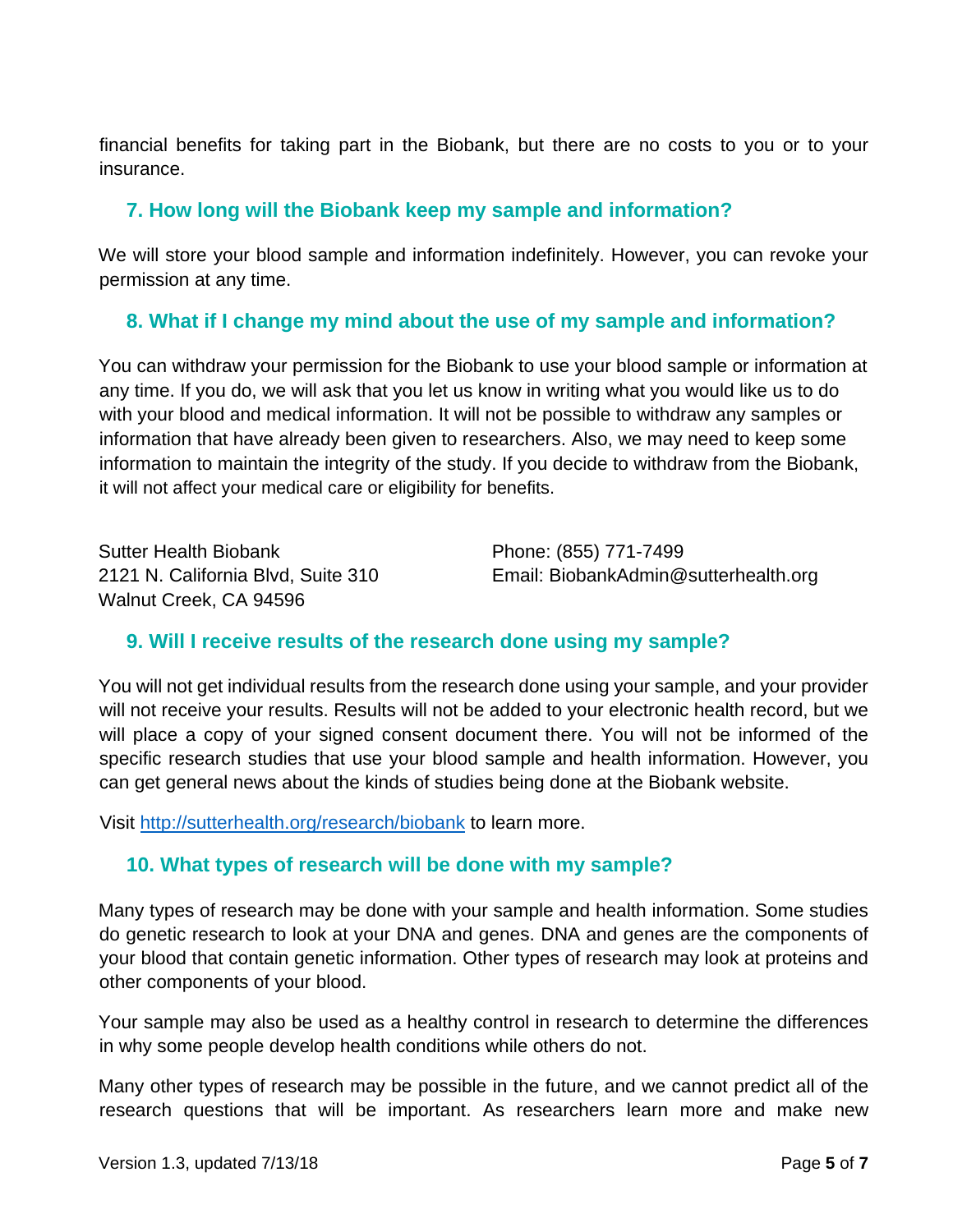discoveries, your blood samples and information may be used to answer new questions that have not been thought of yet.

#### <span id="page-5-0"></span>**11. Can I choose what my sample is used for?**

No, participants cannot chose how researchers will use their blood sample and health information. These types of choices could interfere with the outcome of the research or complicate the research plan too much.

#### <span id="page-5-1"></span>**12. What are the risks of participating in the Biobank?**

The main risk of participating in the Biobank is a possible loss of privacy. We believe the chance this will happen is small because we protect your privacy by using a unique code to label your blood sample and health information.

There is a risk that someone could get access to the data we have stored about you. In some cases, information about taking part in genetic research may influence insurance companies or employers regarding your health. There are laws against the misuse of genetic information, but they may not give full protection.

These laws include the Genetic Information Nondiscrimination Act of 2008 (GINA) is a federal law that protects individuals from genetic discrimination in health insurance and employment. Genetic discrimination is the misuse of genetic information.

There is a risk that drawing blood from your arm may cause brief pain and/or bruising.

#### <span id="page-5-2"></span>**13. How is my privacy protected?**

Your privacy is very important to us and we will make every effort to protect it. We will remove your name and other identifiers from your sample and information, and replace them with a code number. We will not give information that identifies you to anyone except a limited number of Biobank staff, or if required by law. Researchers who use your blood samples and health information will not be able to directly identify you and they will be not be able to contact you.

#### <span id="page-5-3"></span>**14. How long will it take to participate in the Biobank?**

You should expect to spend a total of no more than thirty (30) minutes to review and sign the online consent form. Then you will be prompted to answer an online questionnaire, which takes about five (5) minutes to complete.